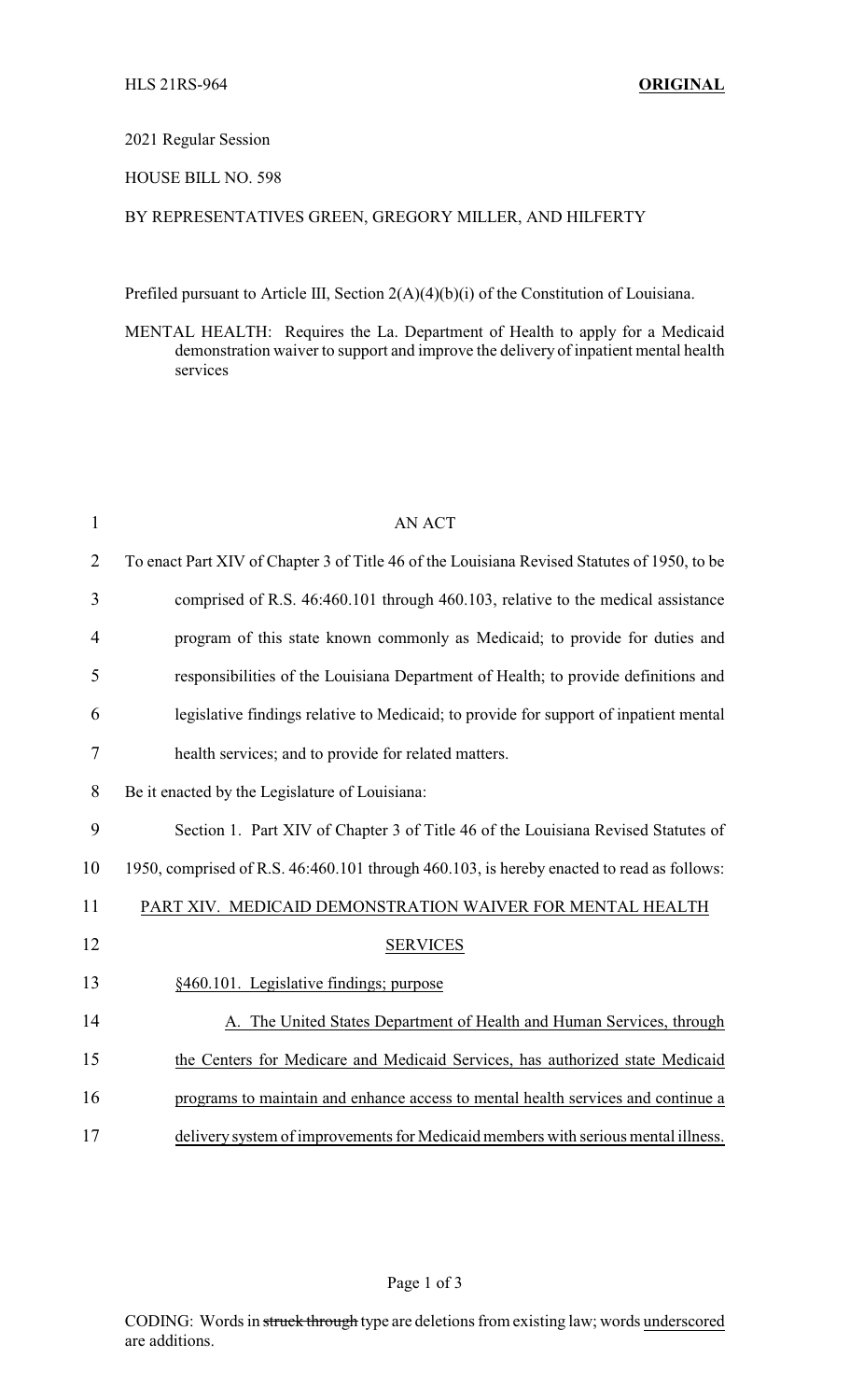| $\mathbf{1}$   | B. The "institutions for mental disease" (IMD) have been excluded from                      |
|----------------|---------------------------------------------------------------------------------------------|
| 2              | using federal Medicaid funds for care provided to patients in residential mental            |
| 3              | health and substance use treatment facilities with more than sixteen beds.                  |
| $\overline{4}$ | C. The purpose of this Part is to secure additional funding for much-needed                 |
| 5              | enhancements to the mental health treatment system and provide effective mental             |
| 6              | health care to individuals with serious mental illness.                                     |
| 7              | §460.102. Definitions                                                                       |
| 8              | For purposes of this Part, the following terms have the meaning ascribed in                 |
| 9              | this Section:                                                                               |
| 10             | "Department" means the Louisiana Department of Health.<br>(1)                               |
| 11             | "Medicaid" means the medical assistance program provided for in Title                       |
| 12             | XIX of the Social Security Act.                                                             |
| 13             | "Secretary" means the secretary of the Louisiana Department of Health.<br>(3)               |
| 14             | "Section 1115 demonstration waiver application" means an application<br>(4)                 |
| 15             | to the secretary of the United States Department of Health and Human Services for           |
| 16             | certain provisions of Title XIX of the Social Security Act to be waived, as authorized      |
| 17             | in Section 1115 of the act, in order to provide to a state Medicaid program the             |
| 18             | necessary flexibility to implement a experimental, pilot, or demonstration project          |
| 19             | that projects the objectives of Medicaid.                                                   |
| 20             | §460.103. Medicaid waiver; inpatient mental health services                                 |
| 21             | A. The secretary shall submit to the Centers for Medicare and Medicaid                      |
| 22             | Services a Section 1115 demonstration waiver application to authorize a program             |
| 23             | that provides Medicaid reimbursement for inpatient treatment of serious mental              |
| 24             | illness in hospitals and psychiatric facilities.                                            |
| 25             | B. Upon approval by the Centers for Medicare and Medicaid Services, the                     |
| 26             | department shall promulgate rules in accordance with the provisions of this Part.           |
| 27             | Section 2. The secretary of the Louisiana Department of Health shall take such              |
| 28             | actions as are necessary to cause the section 1115 demonstration waiver application for     |
| 29             | inpatient mental health services required by R.S. 46:460.101 et seq., as enacted by Section |

CODING: Words in struck through type are deletions from existing law; words underscored are additions.